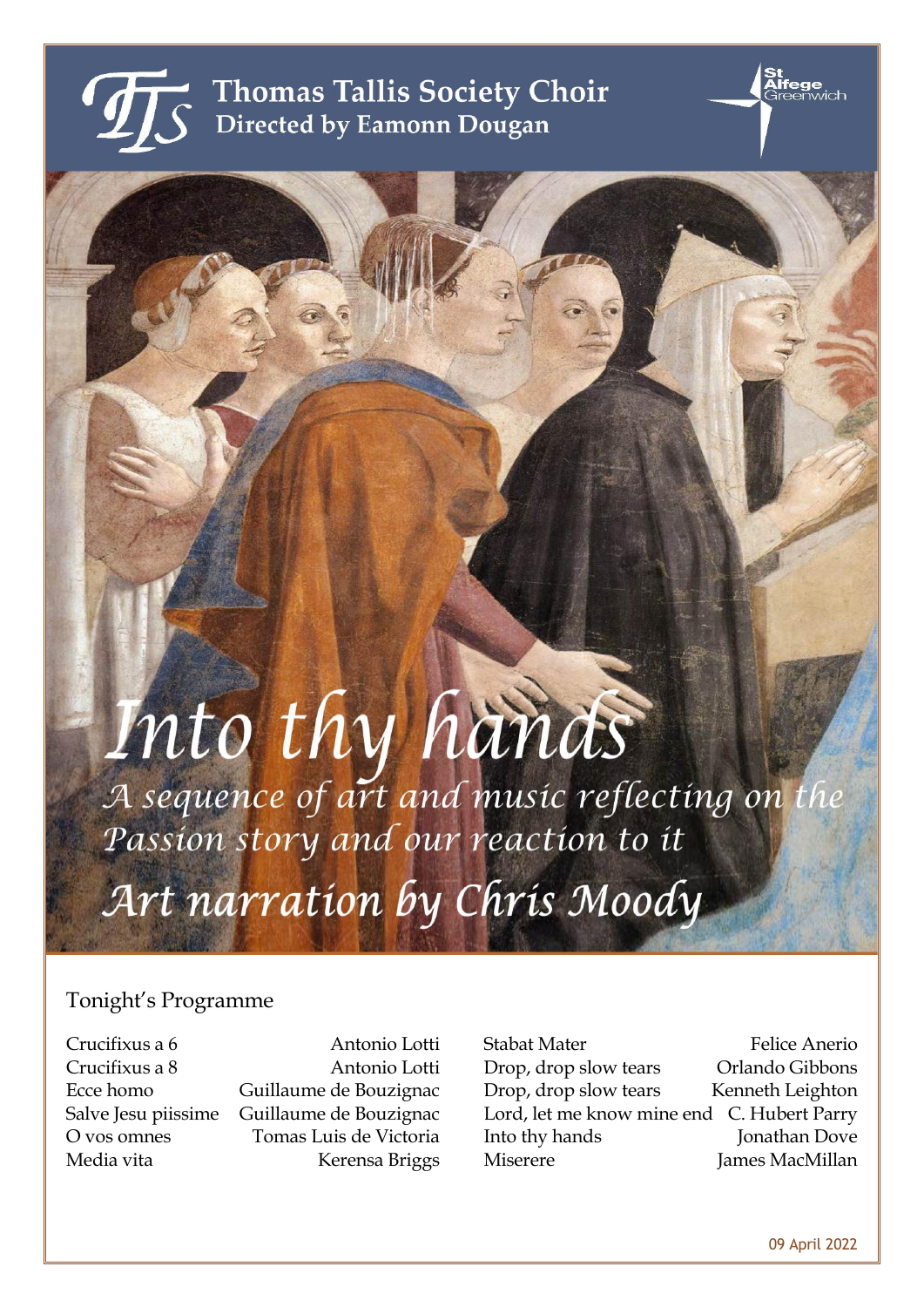## **Crucifixus a 6 / Crucifixus a 8 Antonio Lotti (1667–1740)**

Notwithstanding the long-standing claim that Antonio Lotti was born in Hanover where his father was thought to be organist and Kapellmeister, the surviving documentary evidence confirms that Antonio was a Venetian, being born in that city (more recent scholarship suggests that his father never worked in Hanover). Lotti was appointed a cantor at St Mark's in 1687, later becoming organist there, then in 1736 was appointed choirmaster. He wrote over twenty operas which were very successful during his lifetime. He also lived and worked in Dresden from 1717-19, having attracted the attention of the Crown Prince of Saxony, and it is there that much of his surviving music has been preserved, thanks to his students there.

Lotti is now remembered for his several settings of the Crucifixus – all of them part of complete Credo or Mass settings – the most famous being that for eight-part choir. Tonight we perform this, but prefaced by his setting for six voices (the sopranos and tenors each being split into two parts) taken from his Mass in G minor.

## **Crucifixus a 6**

The text is just a small section of the Nicene Creed: 'For our sake he was crucified under Pontius Pilate; he suffered death and was buried.' The six-voice setting is relatively straightforward, starting with a homophonic statement by the full choir, but soon expressing the agony of Christ's execution with a discord occurring between the bass and alto parts against the sopranos' sustained high D. This is followed by a soothing downward sequence on the words 'etiam pro nobis' ('also for our sake'), but there is a sense of entering darker harmonic waters with the words 'sub Pontio Pilato' ('under Pontius Pilate') and dissonances intensify as the text tells of Christ's death and burial.

#### **Crucifixus a 8**

Lotti's eight-voice setting is taken from his Credo in F major, mostly set for just four voices with orchestral accompaniment. At the 'Crucifixus' section, the choir doubles to eight parts and is just supported by the continuo section – or not at all, as is the case in most performances of just the 'Crucifixus'. Imagine the impact of a typically ornate and orchestrated baroque mass setting suddenly changing halfway through, the orchestra falling silent, and then the searing harmonies beginning in the basses and working their way up through eight parts of the choir over the word 'crucifixus'. The harmonic screw is tightened over and over again as a note from one chord is held over by one voice part into the next chord where it doesn't fit, creating a striking dissonance and then resolving into the new chord, or forcing the new chord to resolve around it. This almost painful progression perfectly illustrates the agony of the crucifixion.

Crucifixus etiam pro nobis sub Pontio Pilato: Passus, et sepultus est.

*He was crucified also for us under Pontius Pilate: He suffered and was buried.*

## **Ecce homo Guillaume de Bouzignac (c1587–c1643)**

Born around 1587 in Languedoc in central southern France, Guillaume de Bouzignac was a French priest, music teacher and composer. We know very little about him or his career (he was not attached to any particular court or institution of patronage), and his music lay, largely forgotten, in manuscript form for centuries after his death – none of it was published during his lifetime. We know from a manuscript discovered in Tours in 1905 that Bouzignac gets a mention, at the age of 17, as a chorister in Narbonne, and that he was already composing by this time. In 1604, probably at the end of his apprenticeship, he signed a contract with the cathedral chapter to hold an unspecified post – his precocious abilities as a composer suggest that he could have been master of the choristers at Narbonne. His name appears on and off in various contracts or in association with various locations over the next 40-odd years, most of which seem to have involved teaching, and he appears to have written music throughout his career. His style is very distinctive, and in some ways very ahead of its time, which could be part of the reason it was never published in his lifetime.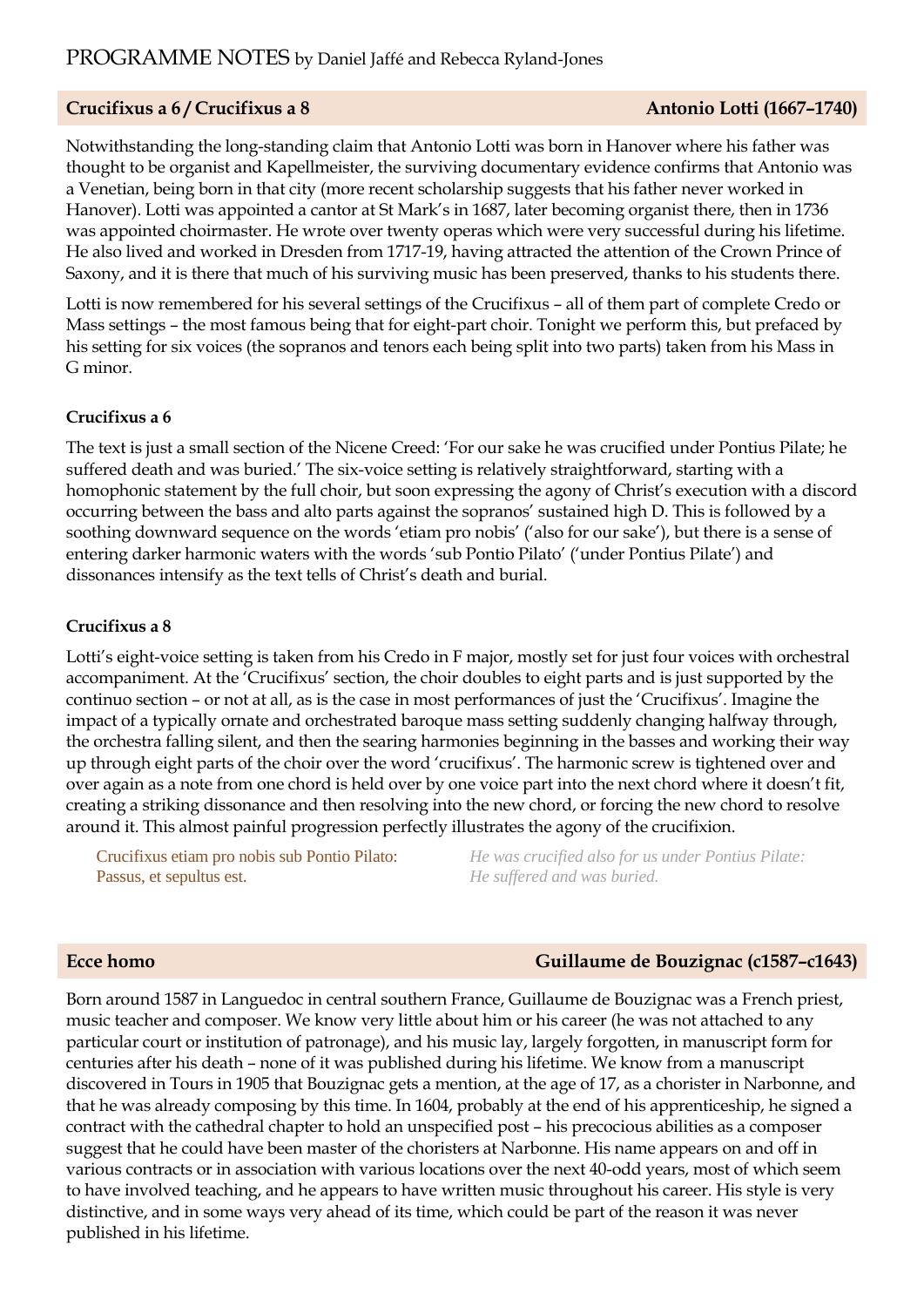One of the distinctive features of de Bouzignac's style is that he is constantly playing around with textures and scoring: alternating frequently and abruptly between solo passages, chorus sections, and instrumental ritornellos in a way that was all geared towards greater expressivity of the text. Though Bouzignac's musical language is mostly still that of the late 16th century contrapuntal tradition, his highly colourful palette anticipates the dramatic larger-scale works of composers such as Charpentier two generations later, and he applies an almost madrigalian manner of word painting; successions of short phrases, with rapidly shifting textures and voice combinations for each phrase of text, with no apparent concern for a homogeneity of style, and with frequent attempts to pictorialise the text. Both *Ecce homo* and *Salve Jesu piissime* illustrate this dramatic flair.

*Ecce homo*, a passion motet, is almost operatic in its dialogue between Pilate and the crowd, with text drawn from all four Gospels. Bouzignac has lifted direct quotations from the various accounts, created two new lines of his own (both paraphrases of the original text), and completely omitted all the narrative. The result is a striking *scena* between Pilate and the crowd. Pilate's simple phrases are abruptly juxtaposed with the agitated homophony and excited repetition of the full chorus as they interrupt Pilate's thoughts with their cries of 'Crucify, crucify him!'.

Ecce homo. Crucifige, crucifige eum ! Regem vestrum crucifigam ? Tolle, tolle, crucifige eum ! Quid enim mali fecit ? Crucifige, crucifige eum ! Ecce Rex vester ! Non habemus regem, nissi Caesarem ! Dimittam ilium in Pascha ? Non hunc, sed Barrabam ! Quid faciem de Jesu ? Tolle, tolle, crucifige eum ! Quid enim mali fecit ? Crucifige, crucifige eum!

*Behold the man. Crucify, crucify him! Shall I crucify your king? Away with him, crucify him! What evil has he done? Crucify, crucify him! Behold your king! We have no king but Caesar! Shall I release him at the Passover? Not this man, rather Barabbas! What shall I do with Jesus? Away with him, crucify him! What evil has he done? Crucify, crucify him!*

## **Salve Jesu piissime Guillaume de Bouzignac (c1550–1640)**

Here we perform the final chorus of Bouzignac's extensive setting of the text which pays homage to the crucified body of Christ, its harmonic language simple yet poignant.

Salve, Jesu piissime! Renova me, sacro flumine quod in decorem flucre. Salve caput adorandum, salvete manus, salvete pedes, salve latus amabile, salvete plagae, salvete pia foramina!

*Hail, most holy and merciful Jesus! Renew me, In the sacred stream, flowing with grace. Hail, head which we adore, Hail, hands, hail, feet, Hail, side most lovely, Hail, sacred wounds, Hail, pierced body of love!*

## **O vos omnes Tomas Luis de Victoria (1548–1611)**

At the time of this work's publication, Victoria had been living in Rome for 22 years, holding multiple posts as a singer, organist, and maestro di cappella, including becoming Palestrina's successor at the papal Seminario Romano. After moving back to Spain in 1585, he served as organist, master of the boys' and priests' choirs, and chaplain to the Dowager Empress María at the convent of Monasterio de las Descalzas de S Clara at Madrid. There he enjoyed royal favour with both Kings Phillip II and III, a high salary, and the freedom to create a sacred music-making centre which the elite of Spain would travel from afar to visit.

*O vos omnes* was published in Rome in 1585, presumably just before Victoria left. It is 14th in a set of 18 Tenebrae Responsories, each for four voices in varying arrangements of voice types. These responsories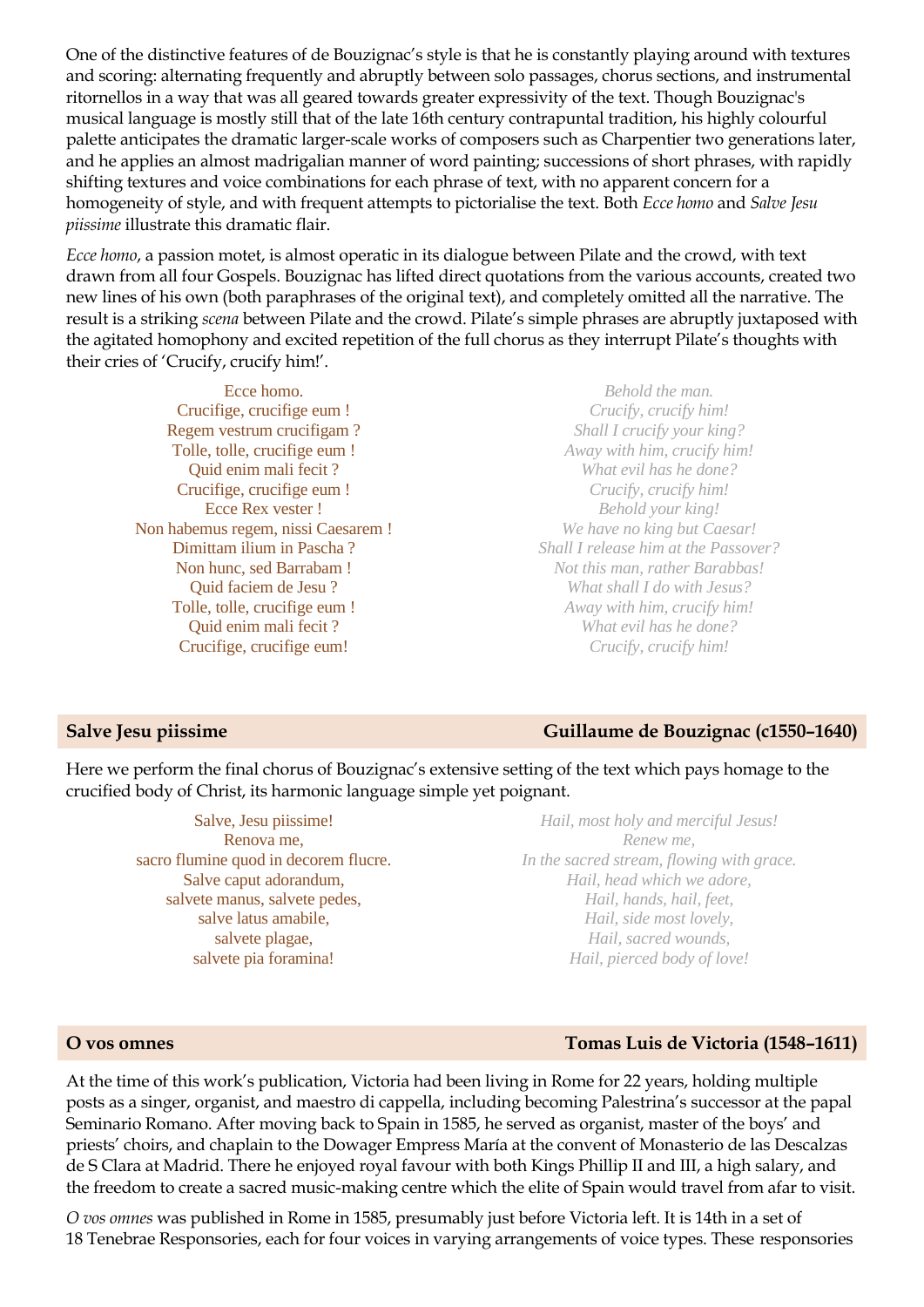are among his most inspired settings of sacred texts, adhering to strict liturgical form, whilst maximising the emotional impact of the texts with the most perfectly crafted musical settings. The full work consists of six responsories each for the liturgies of Maundy Thursday, Good Friday, and Holy Saturday. *O vos omnes* comes in the set for Holy Saturday. A responsory is a sung response to a Scripture reading, and has two parts: a respond and a versicle. After the versicle (indicated below by V. and usually sung by a single voice or a smaller group), the second part of the respond (indicated below by an asterisk) is repeated.

The text is from *Lamentations 1:12* – the prophet Jeremiah's lament for the fall of Jerusalem and God's judgement of the nation's sin – and is here presented as the words of Jesus on the cross, as He took the world's sin upon Himself and took the ultimate judgement for mankind. The first phrase is in very simple homophony with all voices mostly singing the text at the same time, and then the music blooms into soaring four-part polyphony. King João IV of Portugal, an extremely accomplished musician and composer, commenting in 1649, said that 'although there is much in his [Victoria's] Holy Week volume that exactly suits the text, nonetheless his disposition being naturally sunny he never stays downcast for long'. The repetition of the call to 'attend and see' in *O vos omnes* draws the listener in to meditate on the cross, and the sorrowing of the minor key is only touched a couple of times with a ray of light as the versicle and final respond close on a major chord.

#### **Antiphon:**

O vos omnes qui transitis per viam: attendite et videte si est dolor sicut dolor meus.

#### **Responsory:**

O vos omnes qui transitis per viam, attendite et videte: **\*** Si est dolor similis sicut dolor meus. **V.** Attendite, universi populi, et videte dolorem meum. **\*** Si est dolor similis sicut dolor meus.

*Antiphon: O all ye that pass by the way, attend and see if there be any sorrow like to my sorrow.*

*Responsory: O all ye that pass by the way, attend and see: \* If there be any sorrow like to my sorrow. V. Attend, all ye people, and see my sorrow: \* If there be any sorrow like to my sorrow.*

## **Media vita Kerensa Briggs (b1991)**

This piece was written in 2015 to celebrate the 500th anniversary of composer John Sheppard's birth. Kerensa Briggs is a London-based composer with a rich background in choral singing, having sung with the Gloucester Cathedral Youth Choir, then with Trinity College Cambridge and King's College, London where she held a Choral Scholarship and undertook an MMus in composition.

The text of *Media Vita* is attributed to Notker 'the Stammerer', a Benedictine monk of St Gall Abbey (now in Switzerland) who died in 912. It is said that Notker was inspired to write it having watched workmen building the great bridge of Martinsbruck at considerable risk to their lives. For a while the text served as a battle hymn, but by the 13th century it had become part of the German service for the burial of the dead.

As Briggs has noted, her setting for a cappella double choir pays conscious tribute to John Sheppard: 'The piece draws inspiration from both the intensity and ebb and flow found within Sheppard's work and the text itself. False relations and imitative writing remain but these ideas are incorporated into a rich harmonic language and reflective sonority, depicting an awareness of death in life alongside a hope for redemption or salvation.'

> Media vita in morte sumus quem quaerimus adjutorem nisi te, Domine, qui pro peccatis nostris juste irasceris?

Sancte Deus, sancte fortis, sancte et misericors Salvator: amarae morti ne tradas nos.

*In the midst of life we are in death. Whom may we seek for succour, but of thee, O Lord, who for our sins art justly displeased?*

*Holy God, Holy and strong, Holy and merciful Saviour, deliver us not to bitter death.*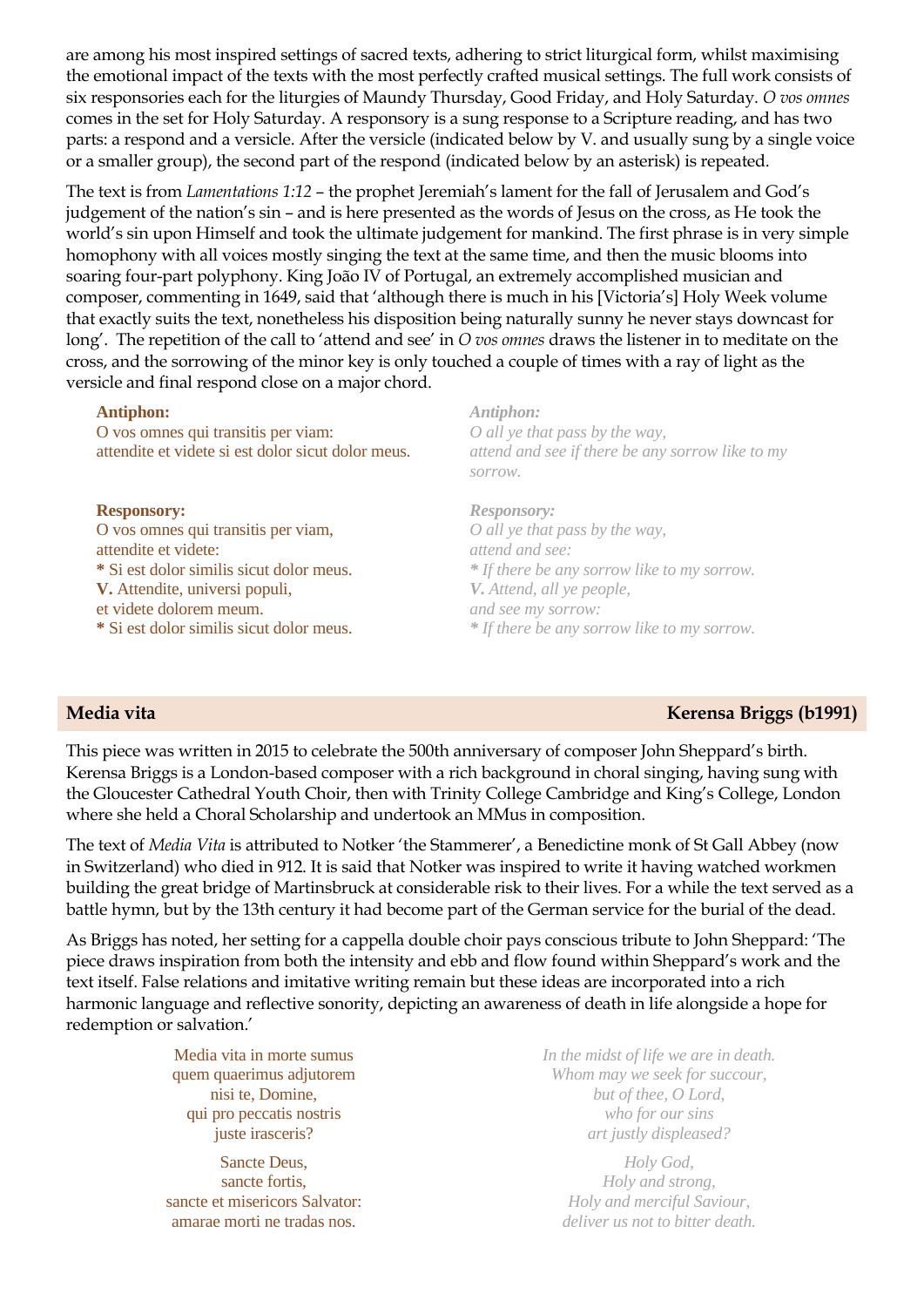#### **Stabat Mater a 12 Felice Anerio (c1560–1614)**

Born in Rome, Felice Anerio was a choirboy at S. Maria Maggiore from 1568, then from 1575 to 1579 he sang under Palestrina in the Cappella Giulia. On 3 April 1594, he was appointed official Papal composer, a post Palestrina had previously held from 1565 until his death. We will be performing what is arguably Anerio's masterpiece, the 12 voice Stabat Mater. So magnificent is this work, which typifies the monumental choral style that became the trend towards the end of the sixteenth century, that when published in 1874 it was misattributed to Palestrina himself. Though written in duple time, Anerio so manipulates the harmonic rhythm that much of his setting sounds as if it were in triple time; in fact, the work is only barred in triple time towards its end, at the words 'Inflammatus et accensus... in die iudicia'.

Stabat mater dolorosa juxta Crucem lacrimósa, dum pendébat Fílius.

Cuius ánimam geméntem, contristátam et doléntem pertransívit gládius.

O quam tristis et afflícta fuit illa benedícta, mater Unigéniti!

Quae mœrébat et dolébat, pia Mater, dum vidébat nati pœnas ínclyti.

Quis est homo qui non fleret, matrem Christi si vidéret in tanto supplício?

Quis non posset contristári Christi Matrem contemplári doléntem cum Fílio?

Pro peccátis suæ gentis vidit Jésum in torméntis, et flagéllis súbditum.

Vidit suum dulcem Natum moriéndo desolátum, dum emísit spíritum.

Eja, Mater, fons amóris me sentíre vim dolóris fac, ut tecum lúgeam.

Fac, ut árdeat cor meum in amándo Christum Deum ut sibi compláceam.

Sancta Mater, istud agas, crucifíxi fige plagas cordi meo válide.

Tui Nati vulneráti, tam dignáti pro me pati, pœnas mecum dívide.

Fac me tecum pie flere, crucifíxo condolére, donec ego víxero.

Juxta Crucem tecum stare, et me tibi sociáre in planctu desídero.

Virgo vírginum præclára, mihi iam non sis amára, fac me tecum plángere.

Fac ut portem Christi mortem, passiónis fac consórtem, et plagas recólere.

Fac me plagis vulnerári, fac me Cruce inebriári, et cruóre Fílii.

Flammis ne urar succénsus, per te, Virgo, sim defénsus in die iudícii.

Christe, cum sit hinc exire, da per Matrem me venire ad palmam victóriæ.

Quando corpus moriétur, fac, ut ánimæ donétur paradísi glória. Amen.

*The grieving mother stood by the Cross weeping while her son was hanging there.* 

*Her weeping soul, contrite and grieving, was pierced by a sword.* 

*O how sad and distressed was that blessed Mother of the Only-begotten!* 

*She who mourned and grieved, and shivered, while she watched the torment of her glorious child.* 

*Who would not weep to see the Mother of Christ in such torment?* 

*Who could not feel compassion on beholding the Mother of Christ suffering with her son.* 

*For the sins of his people she saw Jesus in torment and subjected to the scourge.* 

*She saw her own sweet offspring dying, forsaken, while he gave up the ghost.* 

*O Mother, font of love, make me feel the strength of your sorrow that I may grieve with you.* 

*Grant that my heart may burn in the love of Christ the Lord so that I might please him.* 

*Holy Mother, do this for me: Let the pain of the Crucified be imprinted on my heart.* 

*Of your wounded son, worthy to be slain for me, share with me the torment.* 

*Make me truly weep with thee and grieve with the Crucified, as long as I live.* 

*That I may stand with thee by the Cross, sharing with thee in mourning, this I desire.* 

*Virgin of all virgins, most noble, be not bitter with me, let me lament with thee.* 

*Make it that I may bear the death of Christ, share his Passion and endure his wounds.* 

*Let me be wounded with his wounds, let me be inebriated by the Cross because of love for your son.*

*Inflamed and set afire, through thee, Virgin, may I be defended by you on the Day of Judgement.* 

*Let me be guarded by the Cross, armed by Christ's death, strengthened by grace.* 

*When my body dies, grant that to my soul is given the glory of Paradise. Amen.*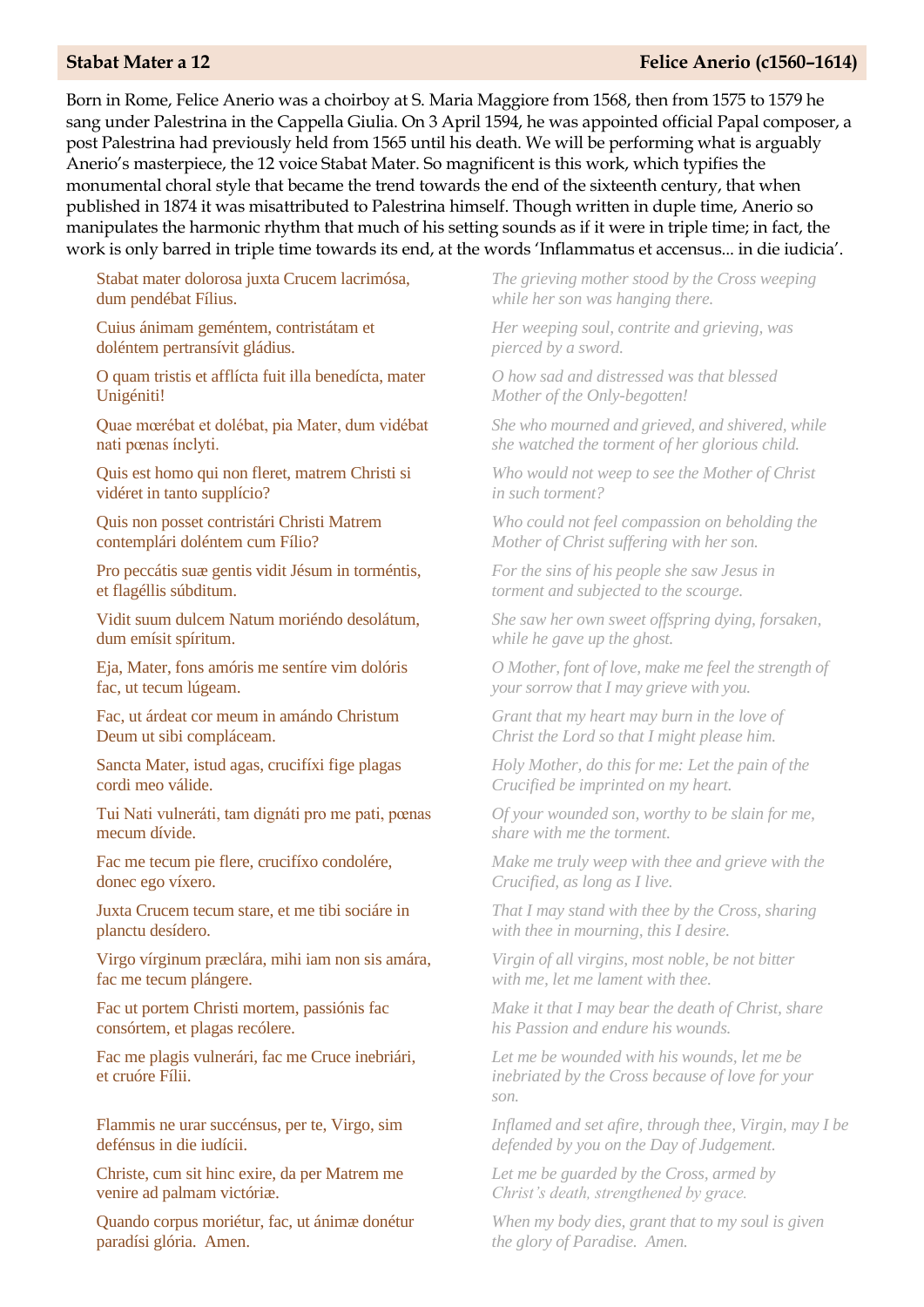## **Drop, drop slow tears Orlando Gibbons (1583–1625)**

Born to a musical family in Oxford, Orlando Gibbons was taken by his family to Cambridge in about 1590. The family had a particularly strong connection with King's College in that city, and Orlando was a chorister there from 1596, becoming a student at the same college. In about 1603 he moved to London and became a Gentleman of the Chapel Royal. Awarded a Bachelor of Music of Cambridge in 1606, Gibbons became Doctor of Music at Oxford in 1622.

It was in the following year, 1623, that Gibbons published the hymn tune, Song 46, now widely associated with the words 'Drop, drop slow tears'; but it was not until early in the 20th century that his music was first combined with this text, written by the Jacobean poet and clergyman Phineas Fletcher and first published in 1633 almost precisely ten years after Gibbons had published his melody. The marriage of text and music was effected by Vaughan Williams when he was editing *The English Hymnal* (published 1906). Having himself studied in Cambridge, Vaughan Williams was almost certainly aware that both composer and poet had been associated with King's, the poet having been a student there.

Drop, drop, slow tears, And bathe those beauteous feet Which brought from Heaven The news and Prince of Peace.

Cease not, wet eyes, His mercy to entreat; To cry for vengeance Sin doth never cease.

In your deep floods Drown all my faults and fears; Nor let His eye See sin, but through my tears.

#### **Drop, drop slow tears Kenneth Leighton (1929–1988)**

Here is another setting of Fletcher's poem – this time intentionally made by the twentieth-century British composer Kenneth Leighton. Born in Wakefield, Yorkshire, Leighton was a chorister at Wakefield Cathedral where he encountered a broad range of repertoire including by Tudor composers and Benjamin Britten. While still a schoolboy he was awarded an LRAM for piano performance, and he went on to study classics and music at Oxford. He became friends with Gerald Finzi, who promoted his music and introduced him to Vaughan Williams. Though Leighton ultimately ended his career teaching at the University of Edinburgh, where his pupils included James MacMillan (whose Miserere is included in this concert), he always identified himself as a Yorkshireman.

Leighton's setting of 'Drop, drop slow tears' was originally composed as the serene final movement of his anguished cantata of 1961, *Crucifixus pro nobis*, the previous movements being settings of texts by the relatively little-known seventeenth-century Catholic poet Patrick Carey.

Though famous for rousing choral works such as the coronation anthem *I was glad*, and above all for *Jerusalem*, Hubert Parry also wrote works of far more intimate expression. This he well demonstrated when in 1906 the Master of the King's Music, Sir Walter Parratt, commissioned him to write a motet for a service marking the anniversary of Queen Victoria's death, to be held at the Royal Mausoleum in Frogmore on 22 January 1907. This was the nudge Parry needed to start composing a set of a cappella motets, such as he had long aspired to create in emulation of the German composer he admired above all, Brahms. For that memorial service, Parry set the final three stanzas – slightly adapted – of John Gibson Lockhart's poem *When youthful faith has fled*, which Parry subsequently revised and made the fourth of his final choral project, *Songs of Farewell*.

In 1915, having had the first four motets performed by a relatively small choir at the Royal College of Music, Parry decided to add a further two, larger-scaled motets: one setting John Donne's sonnet *At the round Earth's imagined corners*; the other, as the noble finale of the set, a double choir setting of verses taken from Psalm 39 – '*Lord, let me know mine end*'. The complementary choirs in this setting are each divided into the standard four voices of soprano, alto, tenor and bass. Sometimes one choir echoes another (as at the word 'nothing'), or dovetails from one to the other, as in the sustained falling line passed between the two pairs of soprano and alto parts at the words 'ev'ry man living is altogether vanity', or both choirs combine into a single 'super choir' with greatly enriched eight-part textures. All this serves a deeply felt setting of these verses, in which the psalmist – surely like Parry himself, who was already suffering from frequent

#### **Lord, let me know mine end Charles Hubert Parry (1848–1918)**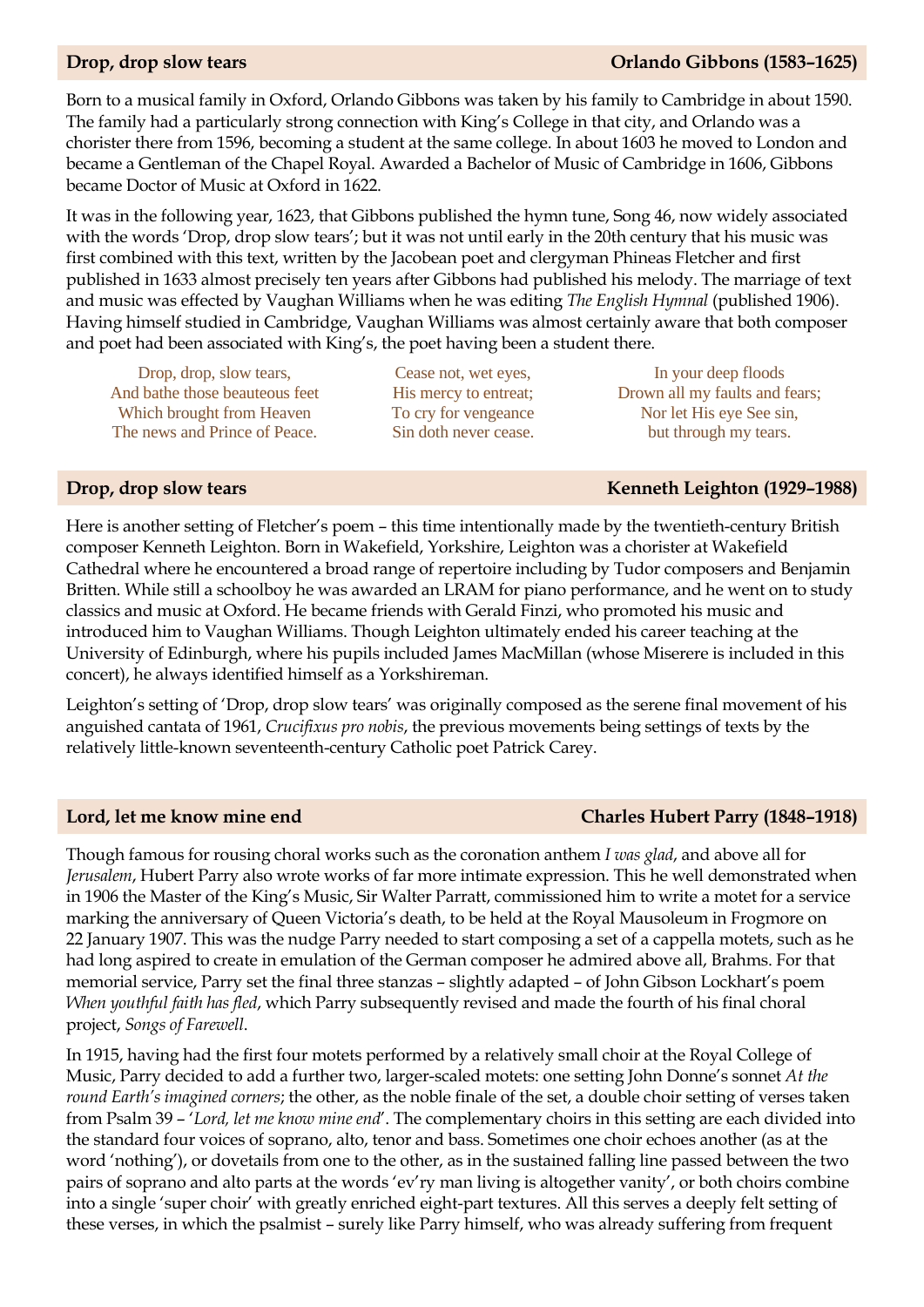heart attacks, and would finally die from the Spanish 'flu epidemic – asked 'that I may recover my strength before I go hence and be no more seen'.

Lord, let me know mine end and the number of my days, That I may be certified how long I have to live. Thou hast made my days as it were a span long; And mine age is as nothing in respect of Thee, And verily, ev'ry man living is altogether vanity, For man walketh in a vain shadow And disquieteth himself in vain, He heapeth up riches and cannot tell who shall gather them.

And now, Lord, what is my hope? Truly my hope is even in Thee. Deliver me from all mine offences And make me not a rebuke to the foolish. I became dumb and opened not my mouth For it was Thy doing. Take Thy plague away from me, I am even consumed by means of Thy heavy hand.

When Thou with rebukes does chasten man for sin Thou makest his beauty to consume away Like as it were a moth fretting a garment; Ev'ry man therefore is but vanity. Hear my pray'r, O Lord And with Thy ears consider my calling, Hold not Thy peace at my tears!

For I am a stranger with Thee and a sojourner As all my fathers were. O spare me a little, that I may recover my strength before I go hence And be no more seen.

*The King James Bible, Psalm 39: 5-8, 13, 15*

#### **Into thy hands Jonathan Dove (b1959)**

Born in Blackheath, Jonathan Dove had a long association with Glyndebourne and has composed several operas including the highly successful family opera *The Adventures of Pinocchio*. Dove is even better known for his choral works, including *The Three Kings*, a carol commissioned for the Choir of King's College, Cambridge's Festival of Nine Lessons and Carols in the year 2000.

Dove's *Into Thy Hands* was written in 1996 to be sung by the choir of Salisbury Cathedral at the burial site of Sir Edmund Rich in Pontigny, France, on the 750th anniversary of his canonisation. One of the great scholars of the 13th century, Rich was treasurer of Salisbury Cathedral for 11 years, then became Archbishop of Canterbury before going into exile. He died near Pontigny in 1243. Into thy hands combines two prayers of Sir Edmund; the first is an expansion of the Compline Responsary 'Into thy hands O Lord' (that is, of the text we have just heard in Latin set by Sheppard), whilst the second talks of pilgrimage and eternity. Jonathan Dove has written how both the Abbey in Pontigny, where the piece was first performed, and the text itself influenced the character of his work: 'Knowing that [the Abbey] was a very resonant building, I imagined that the echo would be part of the piece, and set the first prayer spaciously, allowing for the sound of each phrase to reverberate.' The second prayer he set as 'a calm processional which does not reach an ending, but simply, in trust, surrenders itself.'

Into thy hands O Lord and Father We commend our souls and our bodies Our parents and our homes friends and kindred.

Into thy hands O Lord and Father We commend our benefactors and brethren departed.

Into thy hands O Lord and Father, We commend all thy people faithfully believing, all who need thy pity and protection.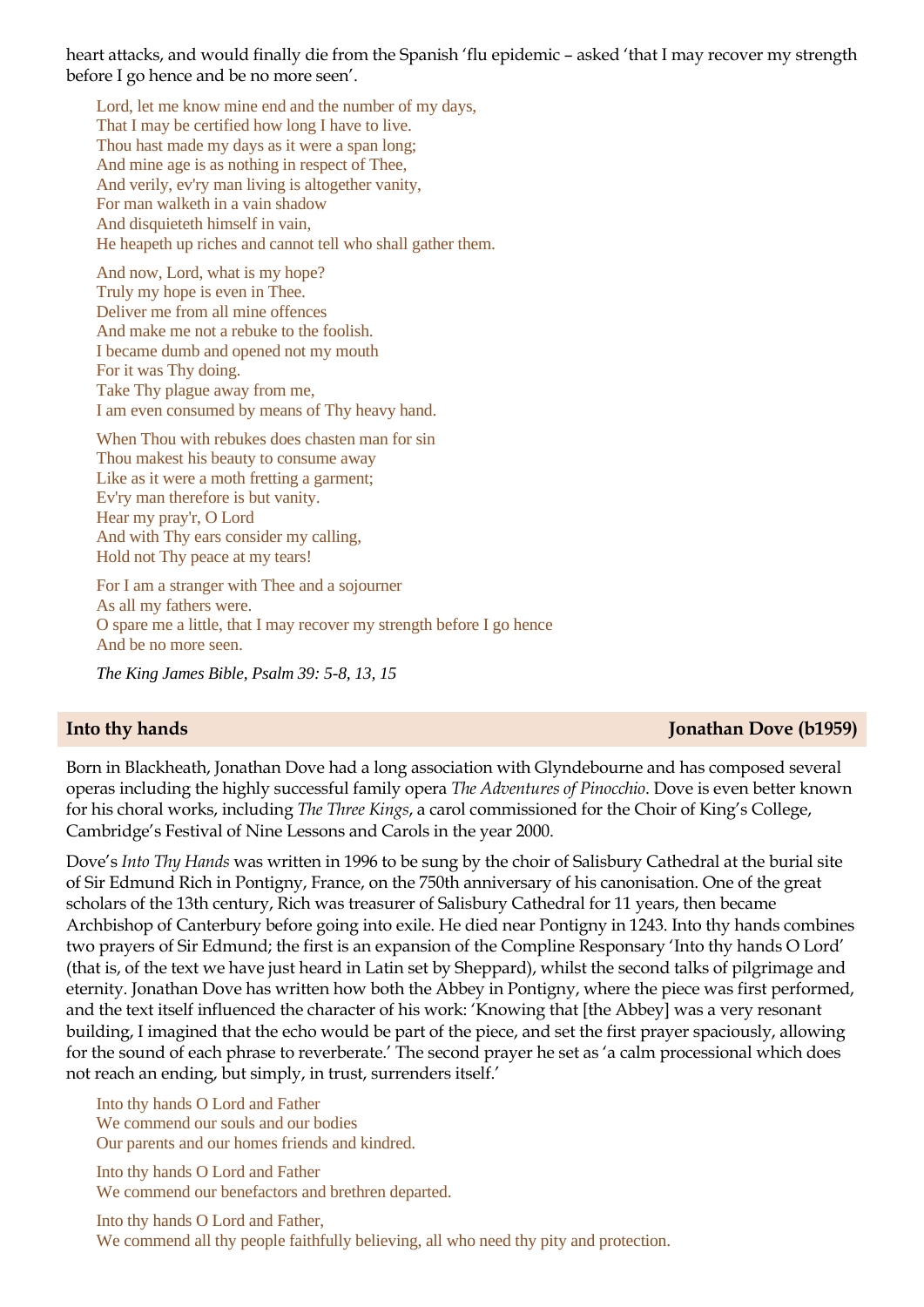Enlighten us with thy holy grace, and suffer us never more to be separated from thee.

Into thy hands O Lord Jesus Christ mercifully grant to me that the rest of my pilgrimage may be directed according to thy will, that the rest of my life may be completed in thee and my soul may deserve to enjoy thee who art eternal life. Into thy hands.

## **Miserere James MacMillan (b1959)**

The Scottish composer James MacMillan studied composition in Edinburgh under Kenneth Leighton, then with John Casken at Durham University. MacMillan first gained worldwide attention with his spectacular concerto for the percussionist Evelyn Glennie, *Veni, Veni Emmanuel*. However, it is almost certainly his choral music, which gives direct expression to his Roman Catholic faith, that has secured MacMillan his widest and most appreciative audience.

His setting of the Miserere, composed for The Sixteen to perform at the 2009 Laus Polyphoniae festival in Antwerp, not only uses the same psalm text used by Allegri's celebrated work, but includes conscious musical echoes from that work. Its overall character, though, is rather different – more overtly and dramatically expressive, with the choir instructed at the opening to sing with 'desolate and cold' tone, and the sopranos later instructed to sing as if 'keening, crying'. The E major warmth with which the work ends appears a hard won and genuine emotional release.

Miserere mei, Deus: secundum magnam misericordiam tuam

Et secundum multitudinem miserationum tuarum, dele iniquitatem meam

Amplius lava me ab iniquitate mea: et a peccato meo munda me

Quoniam iniquitatem meam ego cognosco: et peccatum meum contra me est semper

Tibi soli peccavi, et malum coram te feci: ut justificeris in sermonibus tuis, et vincas cum judicaris

Ecce enim in iniquitatibus conceptus sum: et in peccatis concepit me mater mea

Ecce enim veritatem dilexisti: incerta et occulta sapientiae tuae manifestasti mihi

Asperges me hysopo, et mundabor: lavabis me, et super nivem dealbabor

Auditui meo dabis gaudium et laetitiam: et exsultabunt ossa humiliate

Averte faciem tuam a peccatis meis: et omnes iniquitates meas dele

Cor mundum crea in me, Deus: et spiritum rectum innova in visceribus meis

Ne proiicias me a facie tua: et spiritum sanctum tuum ne auferas a me

Redde mihi laetitiam salutaris tui: et spiritu principali confirma me

Docebo iniquos vias tuas: et impii ad te convertentur

*Have mercy on me, O God, according to thy great mercy.*

*And according to the multitude of thy tender mercies blot out my iniquity.*

*Wash me yet more from my iniquity, and cleanse me from my sin.*

*For I know my iniquity, and my sin is always before me.*

*To thee only have I sinned, and have done evil before thee: that thou mayst be justified in thy words, and mayst overcome when thou art judged.*

*For behold I was conceived in iniquities; and in sins did my mother conceive me.*

*For behold thou hast loved truth: the uncertain and hidden things of thy wisdom thou hast made manifest to me.*

*Thou shalt sprinkle me with hyssop, and I shall be cleansed: thou shalt wash me, and I shall be made whiter than snow.*

*To my hearing thou shalt give joy and gladness: and the bones that have been humbled shall rejoice.*

*Turn away thy face from my sins, and blot out all my iniquities.*

*Create a clean heart in me, O God: and renew a right spirit within my bowels.*

*Cast me not away from thy face; and take not thy holy spirit from me.*

*Restore unto me the joy of thy salvation, and strengthen me with a perfect spirit.*

*I will teach the unjust thy ways: and the wicked shall be converted to thee.*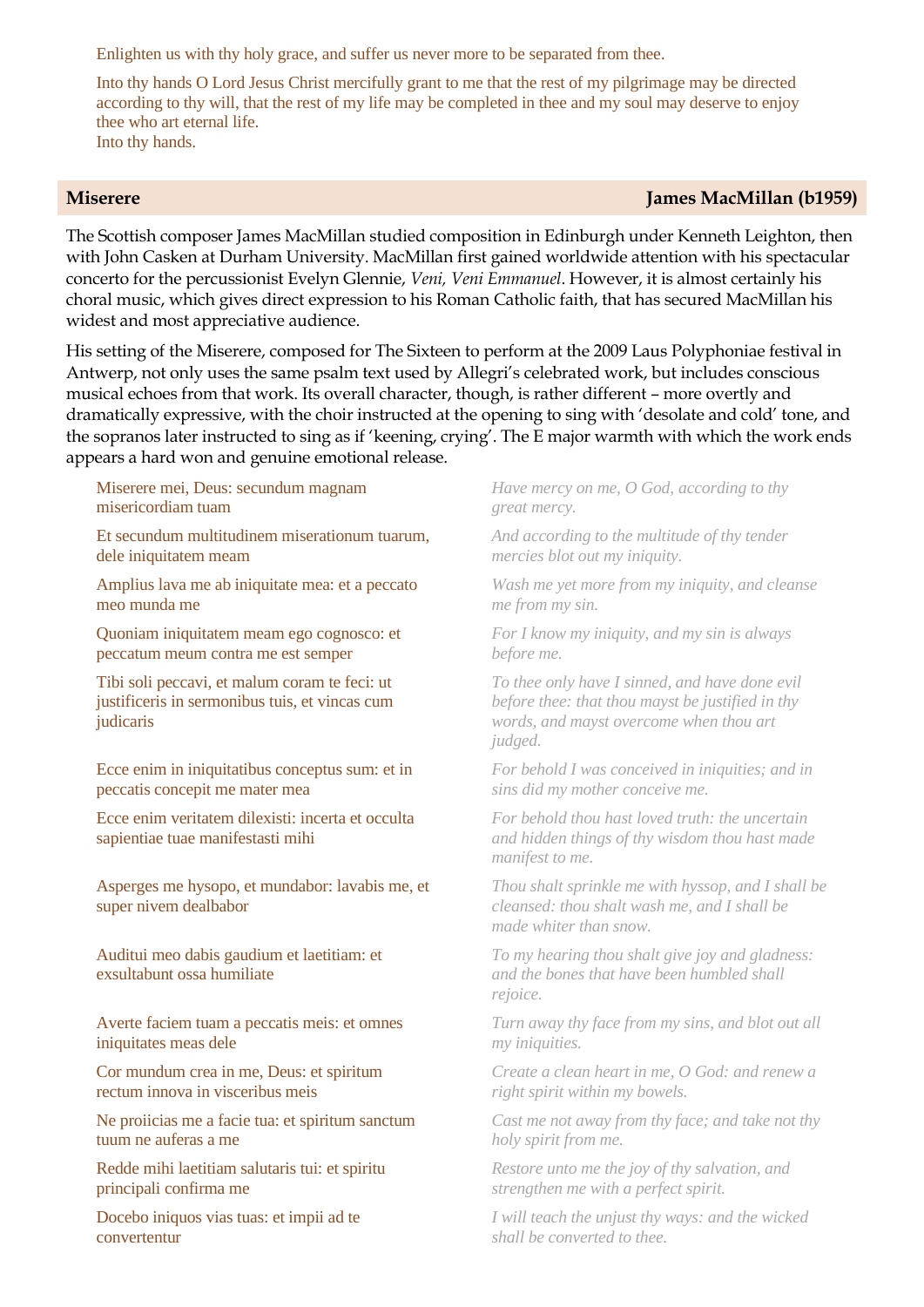Libera me de sanguinibus, Deus, Deus salutis meae: et exsultabit lingua mea justitiam tuam

Domine, labia mea aperies: et os meum annuntiabit laudem tuam

Quoniam si voluisses sacrificium, dedissem utique: holocaustis non delectaberis

Sacrificium Deo spiritus contribulatus: cor contritum, et humiliatum, Deus, non despicies

Benigne fac, Domine, in bona voluntate tua Sion: ut aedificentur muri Ierusalem

Tunc acceptabis sacrificium justitiae, oblationes, et holocausta: tunc imponent super altare tuum vitulos

*Deliver me from blood, O God, thou God of my salvation: and my tongue shall extol thy justice.*

*O Lord, thou wilt open my lips: and my mouth shall declare thy praise.*

*For if thou hadst desired sacrifice, I would indeed have given it: with burnt offerings thou wilt not be delighted.*

*A sacrifice to God is an afflicted spirit: a contrite and humbled heart, O God, thou wilt not despise.*

*Deal favourably, O Lord, in thy good will with Sion; that the walls of Jerusalem may be built up.*

*Then shalt thou accept the sacrifice of justice, oblations and whole burnt offerings: then shall they lay calves upon thy altar.*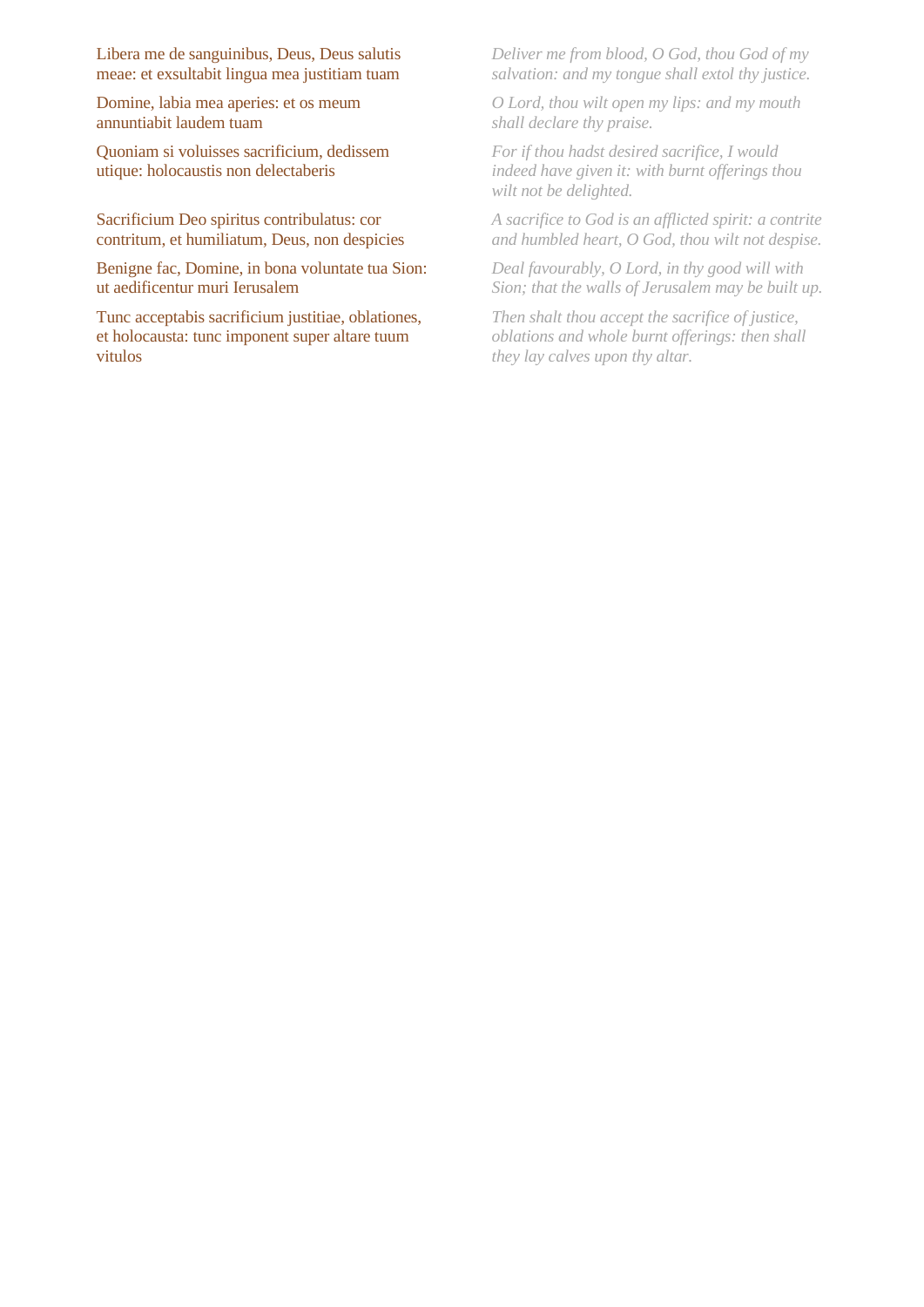## EAMONN DOUGAN



Eamonn Dougan is an inspirational conductor and renowned vocal coach and baritone. He is Associate Conductor of The Sixteen, founding Director of Britten Sinfonia Voices, Music Director of the Thomas Tallis Society, and Chief Conductor for Jersey Chamber Orchestra.

Recent conducting debuts include Handel's *Semele* at Sibelius Summer Academy and Haydn's *Seven Last Words of our Saviour on the Cross* with the English National Opera. Forthcoming conducting engagements include performances as part of the Royal Academy of Music's Bach European series, Dvořák's *Stabet Mater* with University of York Choir and Orchestra, return visits to the Cumnock Tryst Festival, Danish National Symphony Orchestra, VokalEnsemblet and KoncertKor, Jersey Chamber Orchestra, and a new disc series with De Profundis. He will assist Sir Mark Elder in the next Opera Rara recording *Zingari*. This alongside his continued work educating choral groups across the world.

Further highlights have included the world premiere of James MacMillan *All the Hills and Vales Along* at the Cumnock Tryst Festival, he assisted Sir Mark Elder for the world premiere concert and recording of Puccini Le *Villi* with Opera Rara and the London Philharmonic Orchestra and conducted the off-stage chorus for Berlioz *L'Enfance du Christ* with The Hallé, Britten Sinfonia Voices and Genesis Sixteen for BBC Proms 2019 at the Royal Albert Hall. In 2019 he directed The Sixteen's highly acclaimed tour of Australia and Singapore, *Messiah* with Orquesta Sinfónica de Castilla y León and Cappella Amsterdam, made his Spanish debut with the Bilbao Orkestra Sinfonikoa and Real Orquesta Sinfónica de Sevilla, and in Paris at the La Seine Musicale with renowned ensemble Accentus and in Copenhagen with Danish National Symphony Orchestra, VokalEnsemblet and KoncertKor. Eamonn directed De Profundis on their Hyperion release Juan Esquivel's *Missa Hortus Conclusus* to critical acclaim

Other conducting engagements have included BBC Singers, Narodowe Forum Muzyki Choir, Orchestra of the Age of Enlightenment, Orquesta y Coro de la Comunidad de Madrid (ORCAM), Irish Baroque Orchestra, Corinthian Chamber Orchestra, Royal Northern Sinfonia, Trondheim Barokk, Wroclaw Philharmonic Chamber Choir, and Orchestra North East. Programming highlights have included a specially curated programme, '*Sun, Moon and Sky*', for Salisbury Festival with violinist Harriet McKenzie and the London Chamber Orchestra which featured Deborah Pritchard's double concerto for violin and harp alongside projections which were inspired by Maggi Hambling's series of paintings 'EDGE' and curating and conducting '*A Weekend of Excessively Good Taste*' (French Baroque) at Kings Place, London. Eamonn's developing opera work has included *Dido and Aeneas*, Mozart *La finta giardiniera* and *Cosi fan tutte* with Ryedale Festival Opera.

With Britten Sinfonia Voices he has conducted several world premieres including Sir John Tavener *Flood of Beauty*, Esenvalds *Aqua*, Nico Muhly *Looking Forward* for the Britten Sinfonia's 20th birthday and the choral premiere of Jóhann Jóhannsson *Orphée* at the Barbican. Other projects with the Britten Sinfonia have included Bach *St John Passion*, MacMillan *St Luke Passion* and *Seven Last Words*, Britten *Curlew River*, Birtwistle *Yan Tan Tethera, Possibly Colliding: Session Six* and a programme of Stravinsky & Mozart at Milton Court as part of the Barbican's Esa-Pekka Salonen composer focus. He has assisted various conductors including Sir James MacMillan, Martyn Brabbins, Andreas Delfs, Adam Fischer and Sir Mark Elder.

Eamonn has a highly successful five-disc Polish Baroque series with The Sixteen. The first disc, music by Bartlomiej Pekiel, was met with widespread critical acclaim and was shortlisted for a Gramophone Award. Subsequent discs in the series include *The Blossoming Vine*, music by Gorczycki, and *Helper and Protector*. The fifth disc, music by Marcin Mielczewski, was released in 2017.

Eamonn is a Visiting Professor to the Guildhall School of Music and Drama, London, where he teaches ensemble singing and directs the Guildhall Consort. During the Autumn 2020 term, Eamonn was Acting Director of Music – Choir of The Queen's College, Oxford. Eamonn read music at New College, Oxford, before continuing his vocal and conducting studies at the Guildhall School of Music and Drama. Eamonn Dougan is managed worldwide by Percius[. www.percius.co.uk](http://www.percius.co.uk/)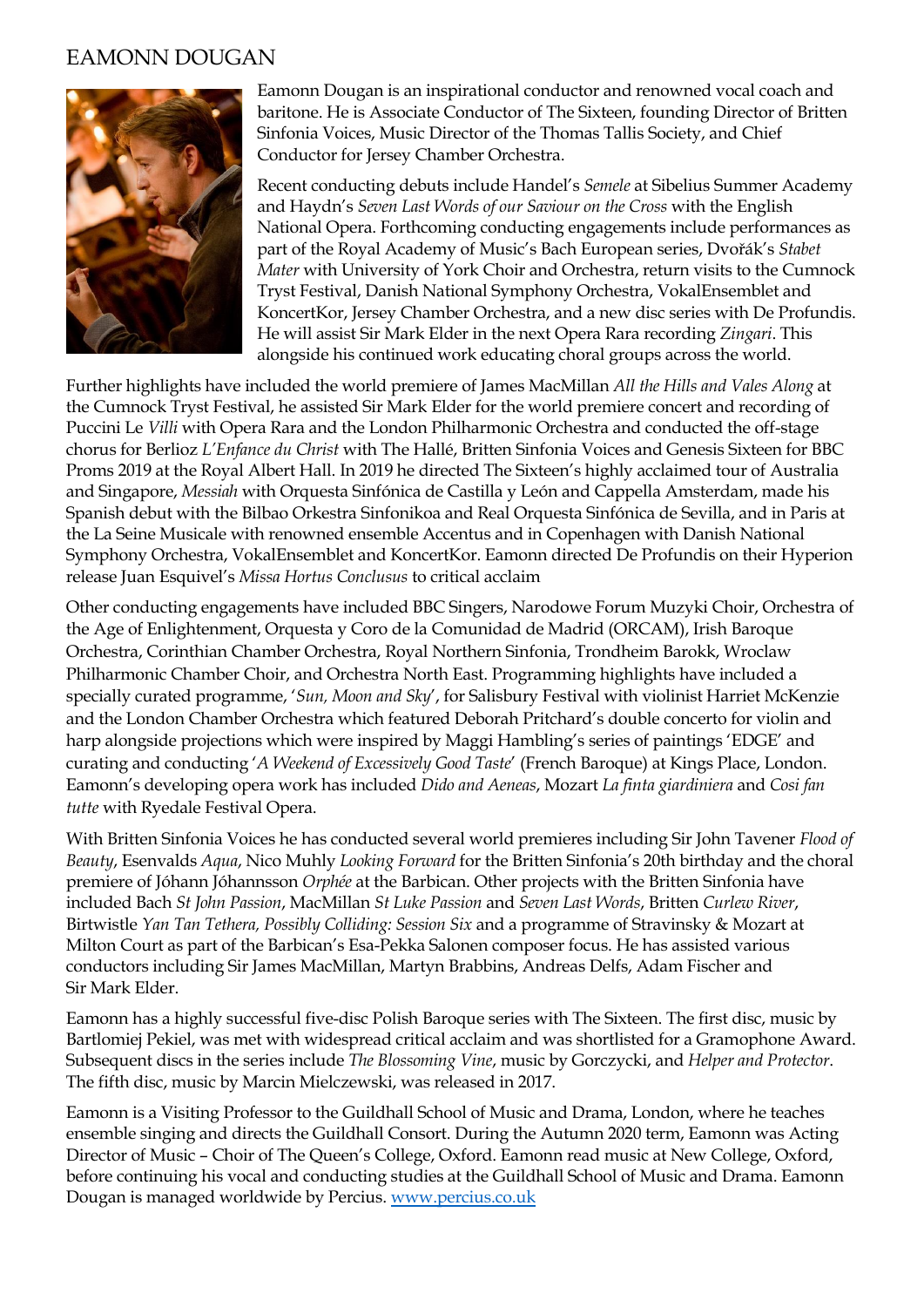# THOMAS TALLIS SOCIETY CHOIR

The Thomas Tallis Society, which celebrated its 50th anniversary in the 2015-16 season, takes its name from the 16th century composer who worked in the Royal Court in Greenwich and is buried in the crypt of the Parish Church of St Alfege.

The choir was founded by Philip Simms, who was organist and choirmaster at the church from 1964 to 2000, and our links with the church continue to the present.

Philip was succeeded by Stephen Dagg, Director of the Centre for Young Musicians at Morley College, London and organist at St Alfege Church, in 2006. During our 50th anniversary year we were delighted to appoint Eamonn Dougan as our new Musical Director.

With around 60 auditioned voices TTS presents four or five concerts a year in the beautiful setting of St Alfege Church. Although many of the choir members live locally in Greenwich, TTS attracts musicians from all over London owing to the high standards it maintains. All singers are required to have very good sight-reading abilities as the choir works on a few concentrated rehearsals before each concert.

We are always keen to recruit new voices. If you are interested, please contact our membership secretary Kathryn Strachan strac157@ntlworld.com.

Follow us on Twitter: @TTSoc. Look out for updates on facebook.com/ThomasTallisSociety and [www.thomas-tallis-society.org.uk.](http://www.thomas-tallis-society.org.uk/)

| <b>Sopranos</b> | <b>Eleanor Caine</b>  | <b>Altos</b>  | Caitlin Brooks       |
|-----------------|-----------------------|---------------|----------------------|
|                 | Phoebe Clapham        |               | Joanna Clark         |
|                 | <b>Imogen Faris</b>   |               | Miriam Coe           |
|                 | Jan Hart              |               | Sian Evans           |
|                 | <b>Emily Jennings</b> |               | Moira Fitzgerald     |
|                 | Claire Jones          |               | Emma Humphries       |
|                 | Philippa Kent         |               | Emily John           |
|                 | Chloe Lam             |               | Philippa John        |
|                 | <b>Romy Nuttall</b>   |               | Cathy Norbury        |
|                 | Emma Wilkins          |               | Alice Shelton        |
| <b>Tenors</b>   | Justin Eeles          | <b>Basses</b> | <b>Rick Brooks</b>   |
|                 | Nick Entwisle         |               | Cyril Cleary         |
|                 | <b>Andrew Green</b>   |               | Quentin Evans        |
|                 | Larry Howes           |               | <b>Andrew Harper</b> |
|                 | Andrew Lang           |               | David Houghton       |
|                 | Alexander MacLaren    |               | Philip Kay           |
|                 | Chris Moody           |               | Jonathan Louth       |
|                 | <b>John Parsons</b>   |               | <b>Nigel Press</b>   |
|                 | Paul Renney           |               | John Sutton          |
|                 |                       |               | Geoff Woodhouse      |
|                 |                       |               |                      |

**Bold denotes TTS Ambassadors**